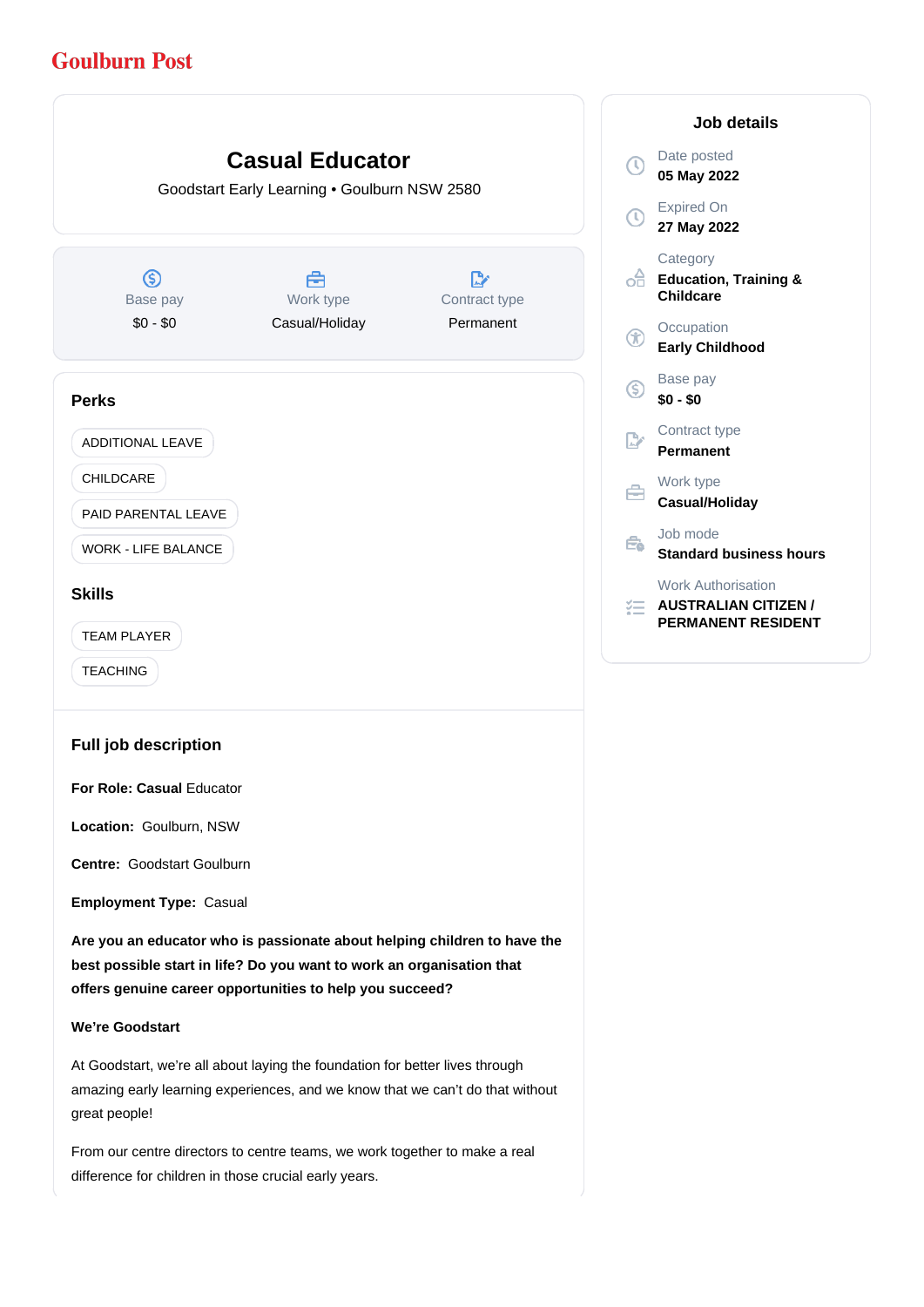Safety, health and wellbeing are more than just words to us, they are a personal commitment and a promise we make to our children, our families and each other every day.

We're Goodstart – a not-for-profit with a vision for Australia's children to have the best possible start in life.

#### **Your Impact**

As a Casual Educator at Goodstart, you will be a team player, collaborating with the Senior Educators and Educational Leader within your centre to observe, inform and continuously improve our educational programs on offer to children. You put safety first with everything that you do and ensure all learning experiences are inclusive and response to the needs of all children.

#### **Why choose Goodstart?**

There are so many reasons to join the Goodstart family. Let's start with the benefits!

- **Better pay** you'll get at least 3% above the award rate, increasing to 5% by 2024
- Paid professional development we offer a range of opportunities to grow your skills and your career
- **Wellbeing focus** you'll get two extra days off per year. And our dedicated wellbeing program will ensure you get the support you need, when you need it most
- Additional leave you'll have the option to purchase extra leave for even greater work life balance
- 4 weeks paid parental leave increasing to 6 weeks from December 2023
- **Retail and childcare discounts** you'll save money on insurance, travel, and technology, and get 50% discount off your childcare gap fees

## **You'll also love:**

- Centre support dedicated support and guidance on a range of topics, such as safety, teaching and inclusion, delivered face to face or virtually by our centre support team
- Security and stability with over 670 centres across Australia, you'll have the support of a large network and the stability of a respected organization

If you have strong knowledge of the Early Years Learning Framework and National Quality Standards, plus hold a Certificate III or Diploma in Early Childhood (ACECQA approved equivalent), then we want to meet you!

**How to apply**